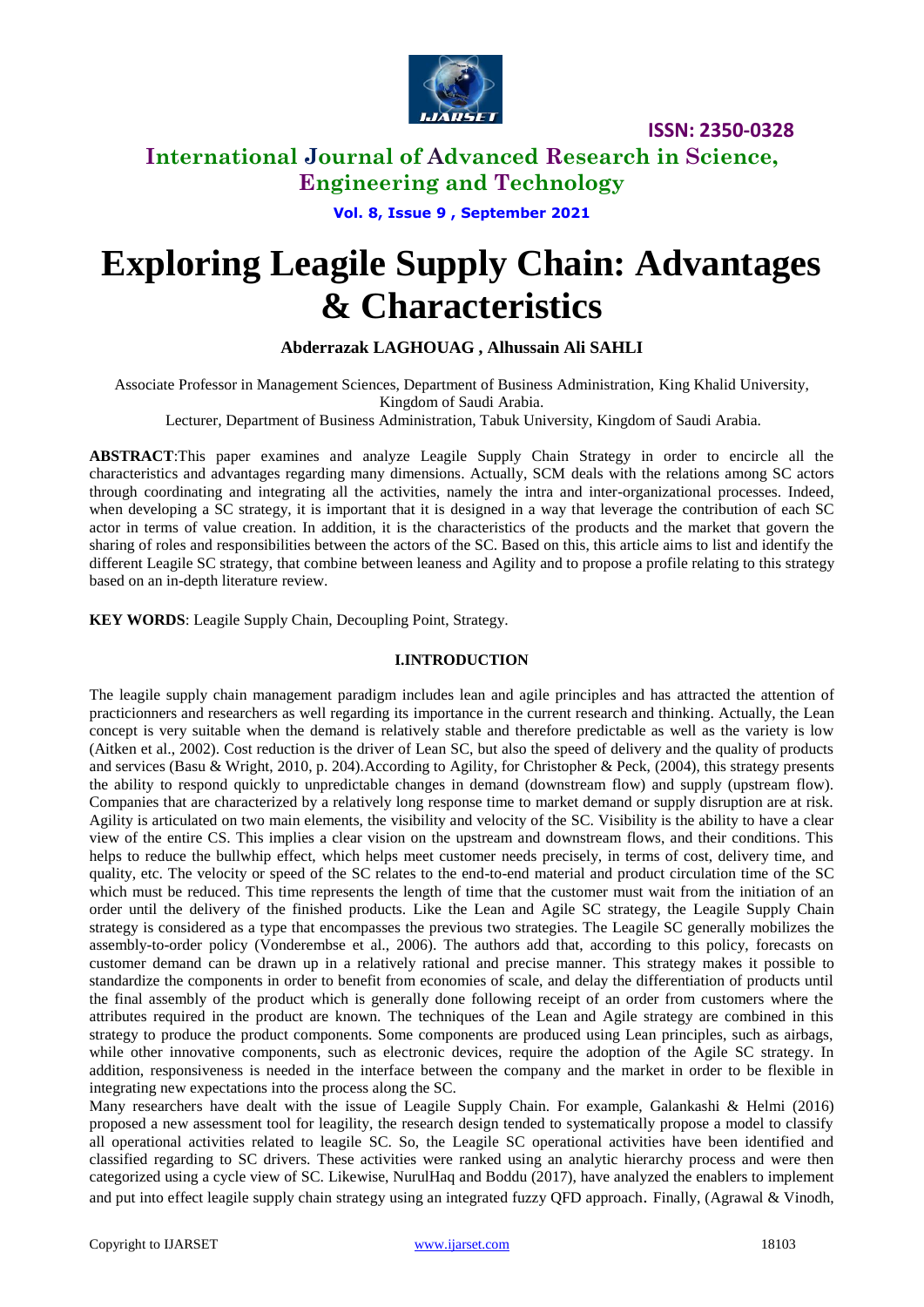

# **International Journal of Advanced Research in Science, Engineering and Technology**

### **Vol. 8, Issue 9 , September 2021**

2021) have explored the challenges facing Leagile Supply Chain analysis in manufacturing context during the Covid-19 period.

### **II. LEAGILE SUPPLY CHAIN ADVANTAGES: AN OVERVIEW**

According to (Sanders, 2012, p.03), the concept of SCM may appear simple but it is not in reality because it is a very complex business concept due to the nature and type of decisions involved. Thus, SCM has been the subject of as many definitions as the concept of SC, both in the literature and in professional and consulting organizations, hence the definition of this concept and what it can encompass. remains relatively vague (Quayle, 2006). SCM can be seen as the design and management of the flow of products, information, and financial flows through the SC. This involves the coordination and management of all SC activities (Reid & Sanders, 2010; Russell & Taylor, 2010; Sanders, 2012). According to (Stadtler, 2005) "The mission of the SCM is the integration of organizational units along the SC network and the coordination of physical, informational and financial flows in order to fulfill the demands of end consumers with the objective of improve the competitiveness of the CS as a whole". Figure 1 shows the two main missions of the SCM.



Fig1. Main missions of the SCM according to Stadtler (2005, p.576)

From the definitions cited above, we can see that SCM emphasizes the relationships between CS actors. These interorganizational relationships can eventually subsist without being managed. So SCM is about managing these relationships by coordinating and integrating intra and inter-organizational activities and processes across all SC actors. This integration and coordination allows better satisfaction of customer requirements for products and services at a higher value and at a lower cost.

According to (Christopher, 2011, p. 102), the leagile SC strategy aims to build an agile response solution on a Lean platform, striving to apply Lean principles till the decoupling point, and then agile principles beyond that point to customer interaction. (Towill & Christopher, 2007) show that processes are designed to be Lean upstream from the decoupling point, and agile downstream from the point of decoupling. An example of the application of this strategy may be the automotive industry in which painting and accessories are delayed until information on customer demand is actually available. Leagile Supply Chains combine the capabilities of Lean and Agile SC to meet the needs of complex products made up of components that require Lean and Agile SC principles (Sukati et al., 2012).

As for (Naylor et al., 1999), they use the concept of decoupling point in order to separate the part of the Supply Chain that responds directly to the customer (demand is variable and the variety of products is high) from the part of the supply chain. the Supply Chain which uses forecasts and a strategic stock in order to control the variability of demand (demand is relatively stable and products are standard). The following Figure 2 illustrates this idea.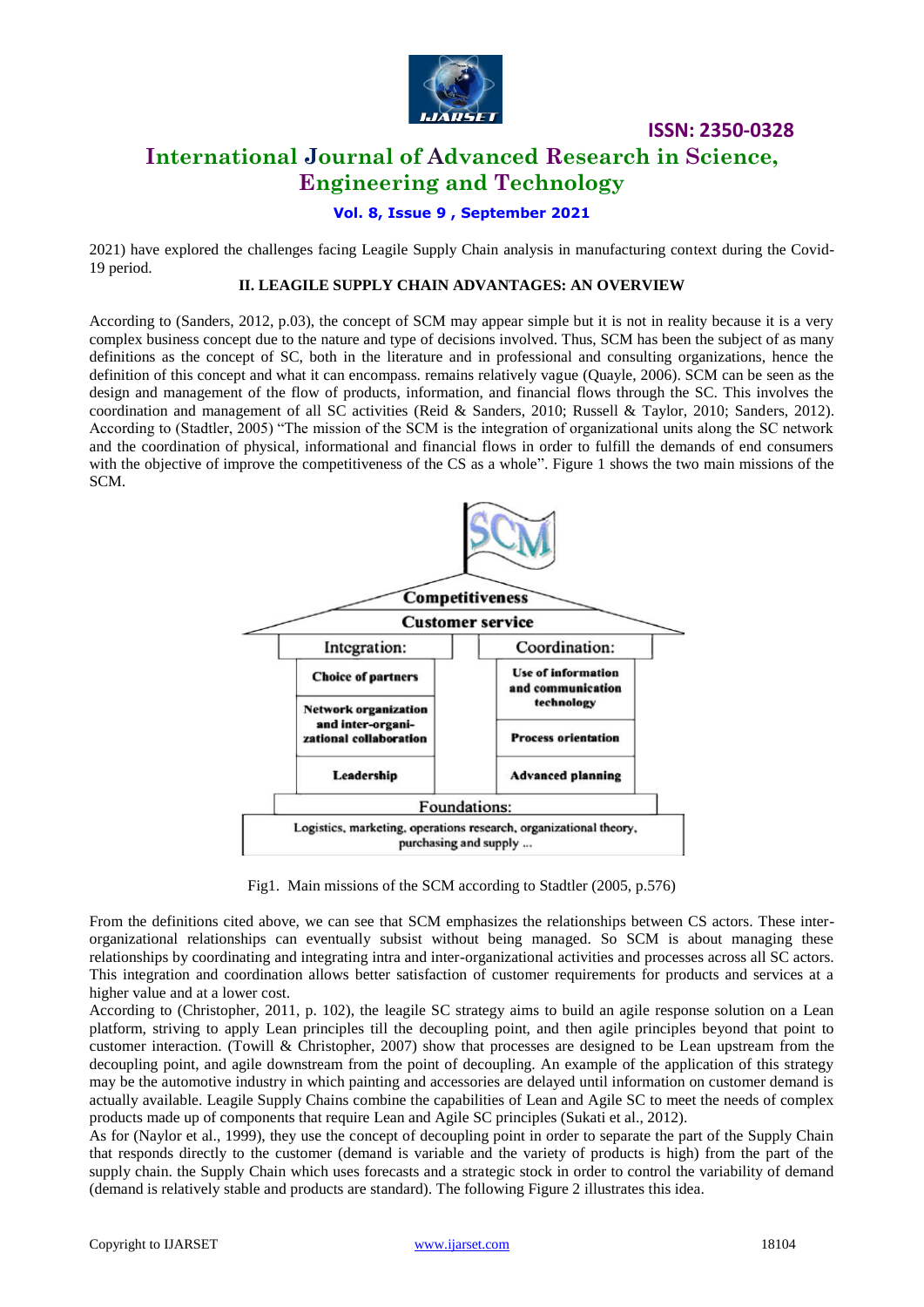

# **International Journal of Advanced Research in Science, Engineering and Technology**

**Vol. 8, Issue 9 , September 2021**



Fig 2. Decoupling Point in Leagile Strategy

In order to acquire a higher level of agility and decrease the uncertainty associated with SC, companies can resort to the Agile SC strategy which consists of postponing all the steps that differentiate the product according to customer demand until that they have actual orders, which allows them to be responsive in responding to customer expectations and not running the risk of manufacturing a product that does not meet market demand. This strategy involves delaying the setup, assembly and distribution of products (Christopher, 2011, p. 114). The decoupling point positioning should be done in a manner that suits the level of responsiveness needed to volatile downstream demand while determining the level of upstream programming based on market forecasts (Agarwal et al., 2006).

It is relevant to say that the Lean and Agile paradigms are not mutually exclusive paradigms (Towill & Christopher, 2007). In addition, for better performance in a relatively uncertain environment, it is advisable to combine the two strategies in order to best meet customer expectations (Naylor et al., 1999). Indeed, the SC strategy can be Lean in one time and Agile in another time and both (Leagile) for another time (Agarwal et al., 2006). Along the same lines, (Chopra & Meindl, 2007, p. 35) show that there is no SC strategy that is relevant all the time, but there is a good SC strategy for a given competitive strategy.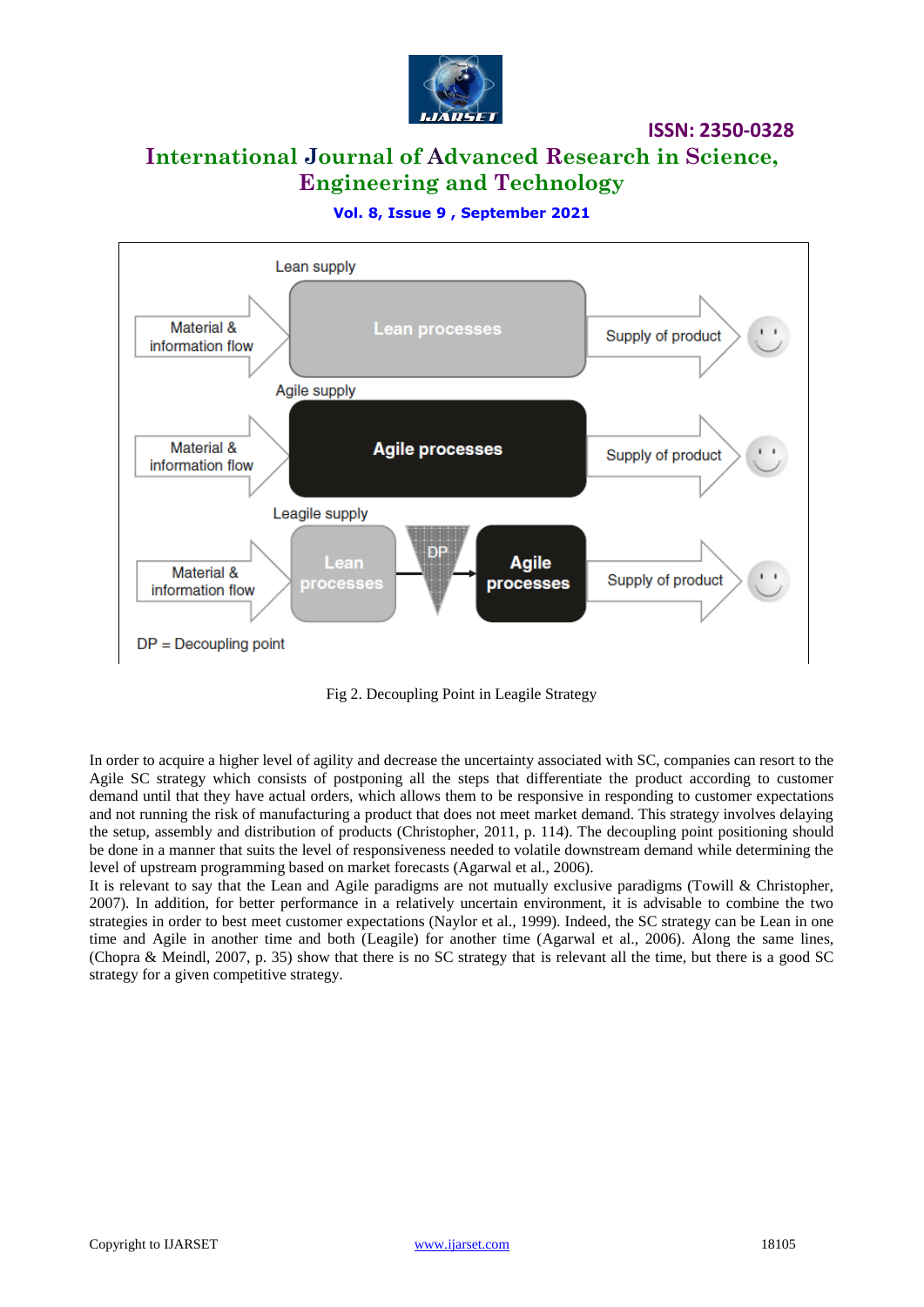

# **International Journal of Advanced Research in Science, Engineering and Technology**

**Vol. 8, Issue 9 , September 2021**

### **III. LEAGILE SUPPLY CHAIN CHARACTERISTICS**

Based on the demonstration above, Table 1 summarizes the Leagile Supply Chain Strategy regarding multiples dimensions as follow:

| <b>Dimensions</b>               | Leagile SC Characteristics                                                             |
|---------------------------------|----------------------------------------------------------------------------------------|
| <b>Définition</b>               | This strategy aims to build an agile response solution on a Lean platform, striving to |
|                                 | apply Lean principles to the point of decoupling, and agile principles beyond that     |
|                                 | point to customers.                                                                    |
| <b>Objectives</b>               | Lean production                                                                        |
|                                 | Delayed customization                                                                  |
|                                 | Market responsiveness                                                                  |
| <b>Organizational Structure</b> | Static structure with temporal relationships with partners in order to integrate       |
|                                 | innovative components                                                                  |
| <b>Manufacturing Planning</b>   | Work on confirmed orders and reliable forecasts with a certain ability to achieve a    |
|                                 | certain variety of products.                                                           |
| <b>Manufacturing Methods</b>    | Combined                                                                               |
| Intégration                     | Similar to Lean Supply Chain at component level and follow Agile Supply Chain at       |
|                                 | product level                                                                          |
| Product lifecycle               | Assembly to order.                                                                     |
|                                 | long maturity phase                                                                    |
| <b>Alliances</b>                | traditional operational and strategic alliances in order to respond to changes in      |
|                                 | customer expectations.                                                                 |
| Market                          | Meet customer needs with innovative features in existing products. This allows the     |
|                                 | organization to capture more of that product market.                                   |
| Product design strategy         | Use modular design to delay product differentiation as long as possible.               |
| <b>Demande Structure</b>        | Predictable demand with a small gap for products while components may have a           |
|                                 | large gap.                                                                             |
| <b>Price Strategy</b>           | Moderate margin                                                                        |
|                                 | The price is an advantageous factor.                                                   |
| Sourcing strategy               | selection of suppliers based on cost and quality as well as capacity for speed and     |
|                                 | flexibility, when needed.                                                              |
| Production strategy             | Combining between Lean SC strategy and Agile SC strategy.                              |
| Deadline management             | Similar to Lean SC for components. Reduce lead times for products.                     |
| strategy                        |                                                                                        |
| Inventory management            | Delayed differentiation of products and minimization of stock of components            |
| strategy                        |                                                                                        |
| <b>HR</b> Strategy              | Empowerment of people working as a team in their functional departments.               |
| <b>Product features</b>         | Complex product                                                                        |
|                                 | Medium variety                                                                         |
|                                 | Average margin                                                                         |
| Process characteristics         | Flexibility and responsiveness to the market                                           |
|                                 | Delayed differentiation                                                                |
|                                 | Lean principles before the decoupling point and Agile after this point.                |

### Table 1: Main characteristics of Leagile Supply Chain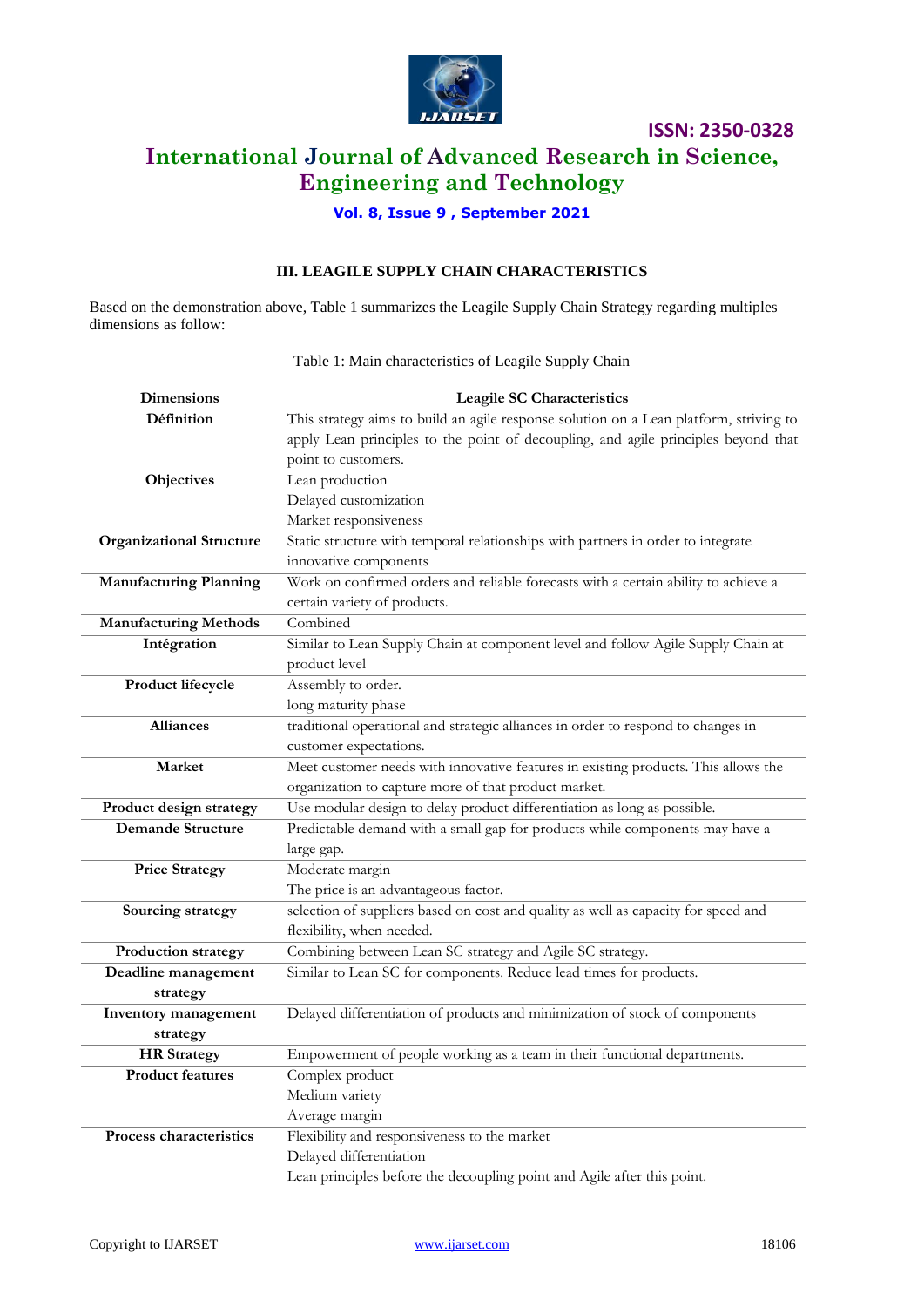

# **International Journal of Advanced Research in Science, Engineering and Technology**

**Vol. 8, Issue 9 , September 2021**

### **IV. CONCLUSION AND FUTURE WORK**

Starting from this last idea that Supply Chain strategies are not mutually exclusive. We will adopt, for our research, two types of Supply Chain strategies: a mainly Lean Supply Chain strategy (SSCL) where Lean principles are predominant and a mainly Agile Supply Chain strategy (SSCA) in the opposite case, namely, when the Agile practices prevail in the operation of the company.To conclude, this article consists of studying the Leagile Supply Chain strategies from several angles. In other words, the purpose of this study was to analyze Supply Chain strategies to develop, first of all, a strategic profile relating to Leagile Supply Chain strategy. and this, through answering our main question: what are advantages and characteristics of Leagile Supply Chain? Answering all these questions led us to address the following points: objectives, organizational structure, planning mode, production techniques, level of intra-organizational and inter-organizational integration, the product life cycle, type of alliances with upstream and downstream collaborators, market and product characteristics, demand structure, functional strategies such as product design, supply, price, the management of delivery times, the stock management policy, human resources, and finally the characteristics of the processes.In order to answer our research question, our article was structured as follows: first, we approached the key concept around which our research revolves, namely, Supply Chain Management. Then, we approached, more closely, the SC strategies. In addition, these typologies have given us a clear idea of the characteristics relating to each type of SC strategy, as well as the SC capabilities that need to be developed and implemented in order to support the appropriate SC strategy.

Like any research work, our work has certain limits, the first limit is of a theoretical nature concerning the Supply Chain strategies which correspond to the typologies of competitiveness strategies such as the Miles & Snow typology which enumerated four competitiveness strategies, to Namely, for our research, we have adopted Supply Chain strategies that take into account product and market characteristics such as those proposed by Fisher and Porter. In the same vein, the second theoretical limitation is that this article has contented itself with presenting the different tools used in each SC strategy without classifying these tools according to their importance. The second limitation could be of a methodological nature concerning the absence of an empirical study. Indeed, a comparative study could have been beneficial based on an evaluation of the logistics practices and the strategies of two companies in the same sector of activity and having two different customer segments in order to fully understand the way in which each company responds to the requirements. customer expectations. Finally, these limits could be the subject of future research work.

### **ACKNOWLEDGMENT**

The authors extend their appreciation to the Deanship of Scientific Research at King Khalid University for funding this work through research groups program under grant number (R.G.P.2 / 176 / 42).

#### **REFERENCES**

[1]Agarwal, A., Shankar, R., & Tiwari, M. K. (2006). Modeling the metrics of lean, agile and leagile supply chain: An ANP-based approach. European journal of operational research, 173(1), 211-225.

[2]Agrawal, R., & Vinodh, S. (2021). Challenges Analysis of Leagile Supply Chains in Manufacturing Context During COVID-19. In *Managing Supply Chain Risk and Disruptions: Post COVID-19* (pp. 113-123). Springer, Cham.

[3]Aitken, J., Christopher, M., & Towill, D. (2002). Understanding, Implementing and Exploiting Agility and Leanness. International Journal of Logistics Research & Application, p. pp.59‑74.

[4]Basu, R., & Wright, J. N. (2010). Total supply chain management. Routledge.

[5]Chopra, S., & Meindl, P. (2007). Supply chain management. Strategy, planning & operation (3rd Edition). Pearson Prentice Hall.

[6]Christopher, M. (2011). Logistics and Supply Chain Management (5th edition). Harlow, England ; New York: Financial Times/ Prentice Hall.

[7]Christopher, M., & Peck, H. (2004). Building the resilient supply chain. The international journal of logistics management, 15(2), 1–14.

[8]Fan, Q., Xu, X., & Gong, Z. (2007, September). Research on lean, agile and leagile supply chain. In 2007 international conference on wireless communications, networking and mobile computing (pp. 4902-4905). IEEE.

[11]Haq, A. N., & Boddu, V. (2017). Analysis of enablers for the implementation of leagile supply chain management using an integrated fuzzy QFD approach. *Journal of Intelligent Manufacturing*, *28*(1), 1-12.

[12]Mason‐Jones, R., Naylor, B., & Towill, D. R. (2000). Engineering the leagile supply chain. International journal of agile management systems.

<sup>[9]</sup>Galankashi, M. R., & Helmi, S. A. (2016). Assessment of hybrid Lean-Agile (Leagile) supply chain strategies. *Journal of Manufacturing Technology Management*.

<sup>[10]</sup>Goldsby, T. J., Griffis, S. E., & Roath, A. S. (2006). Modeling lean, agile, and leagile supply chain strategies. Journal of business logistics, 27(1), 57-80.